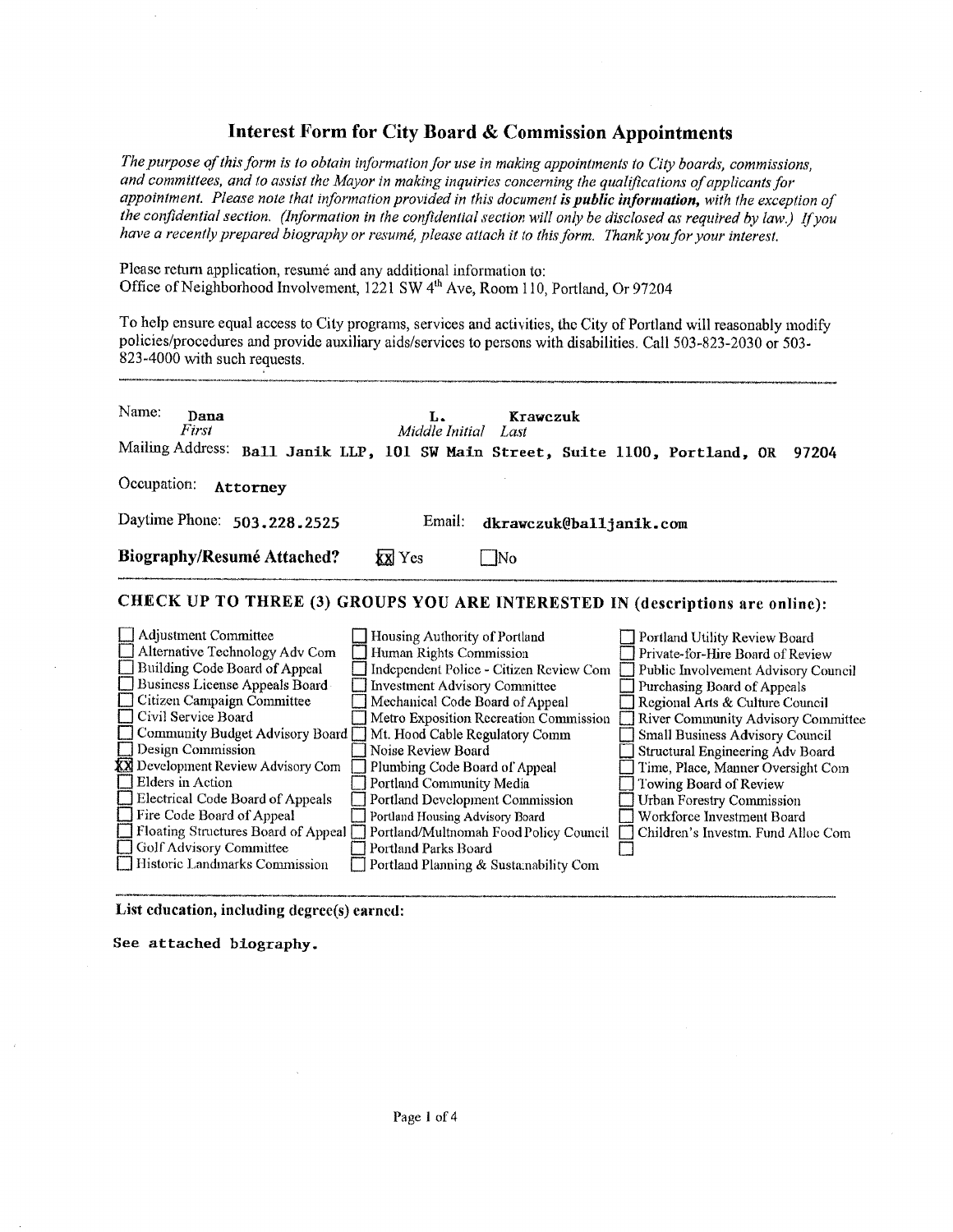# 1<sup>st</sup> Choice:

Name of Board/Commission/Committee: Development Review Advisory Committee

A. Reasons for wanting to serve on this group:

My clients' businesses depend upon the reliability, predictability and efficiency of the City's regulations. I enjoyed being the Downtown Development seat on the City's Regulatory Improvement Stakeholder Advisory Team (RISAT) from 2005 to its termination in 2009. I see DRAC as an extension of my RISAT work, but with more policy input.

#### $B<sub>1</sub>$ List skills or knowledge that would be relevant to this Board/Commission:

I have been representing private developers navigate the development process in Portland and around the State for over 12 years. I am very active in economic development and policy/public affairs.

#### C. List work or volunteer experience that would add to your expertise for this Board/Commission

| Dates (from/to)            | <b>Employer or Volunteer Activity</b>  | Responsibilities                                                                                      |
|----------------------------|----------------------------------------|-------------------------------------------------------------------------------------------------------|
| February 2002-Present      | Ball Janik LLP                         | See attached bio                                                                                      |
| May 1999-February 2002     | Ramis Crew Corrigan & Bachrach<br>LL P | Land Use Attorney representing<br>developers and City Attorneys to<br>Milwaukie, Tigard and West Linn |
| January 2005-November 2009 | Portland RISAT                         |                                                                                                       |
| 2007-Present               | NAIOP Oregon-Commercial Real           | 2011 Chair of Public Affairs Committee                                                                |
|                            | <b>Estate Development Association</b>  | 2010 Vice-Chair of Public Affairs<br>Committee                                                        |

Current nominee for Metro MPAC appointment. Also active with Metro Technical Advisory Committee, Portland Business Alliance, Commercial Real Estate Economic Coalition (CREEC) and Coalition for a Prosperous Region  $(CPR)$ 

# 2<sup>nd</sup> Choice:

Name of Board/Commission/Committee:

A. Reasons for wanting to serve on this group:

 $B<sub>r</sub>$ List skills or knowledge that would be relevant to this Board/Commission:

List work or volunteer experience that would add to your expertise for this Board/Commission  $C_{\cdot}$ Dates (from/to) **Employer or Volunteer Activity** Responsibilities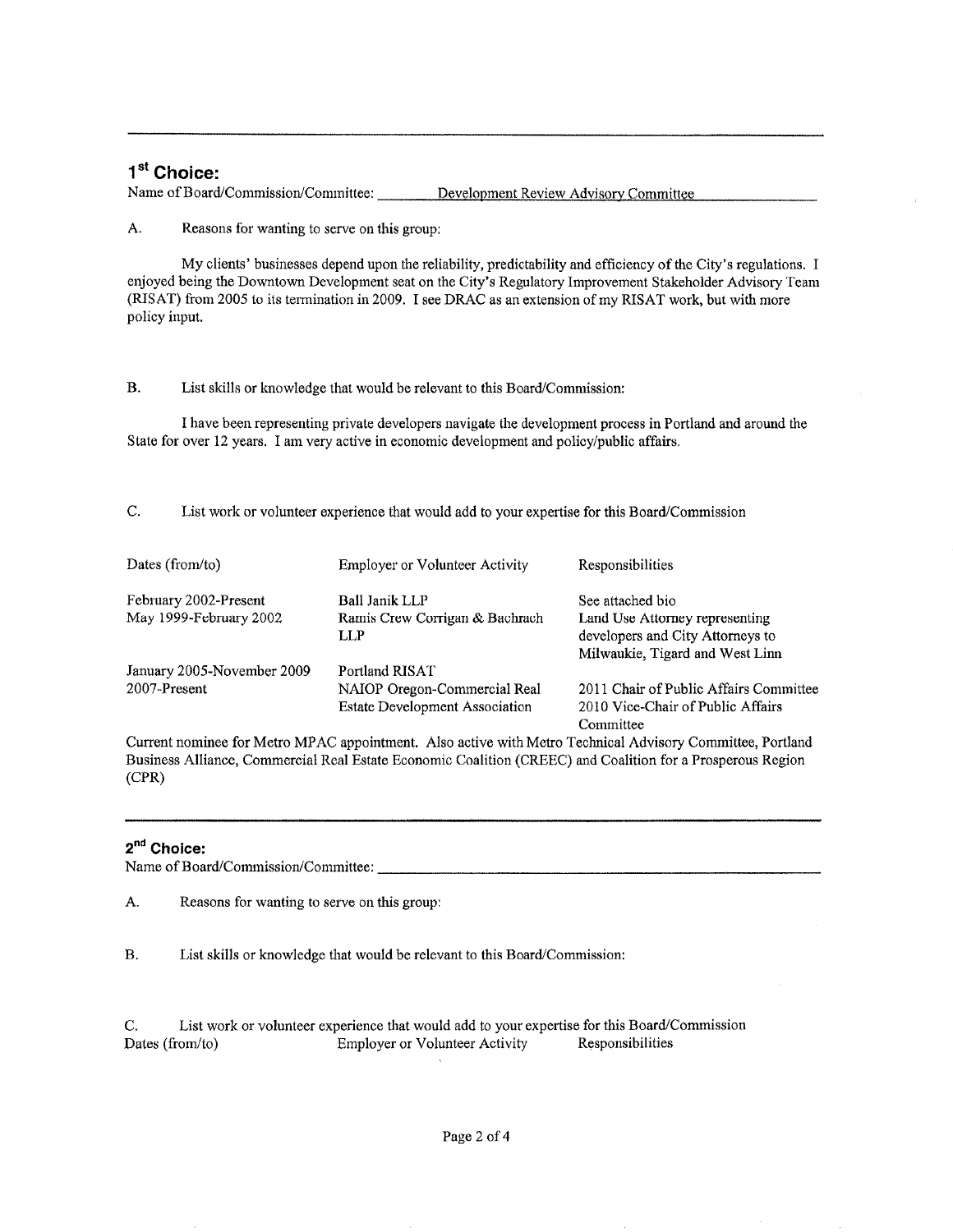# 3rd Choice:

Name of Board/Commission/Committee:

A. Reasons for wanting to serve on this group:

 $B.$ List skills or knowledge that would be relevant to this Board/Commission:

C. List work or volunteer experience that would add to your expertise for this Board/Commission

Dates (from/to) **Employer or Volunteer Activity** Responsibilities

List your experience working on diverse teams or committees: RISAT, NAIOP, CREEC, PBA, CPR

Describe your understanding of the services the City of Portland provides: As relevant to DRAC, land use and transportation policy, planning, regulation and permitting.

My signature affirms that all information contained herein is true to the best of my knowledge, and that I understand that any misstatement of fact or misrepresentation of credentials may result in this application being disqualified from further consideration.

Linas Signature:  $\measuredangle$ 

**Date:**  $(0^{-17} - 1)$ 

Page 3 of 4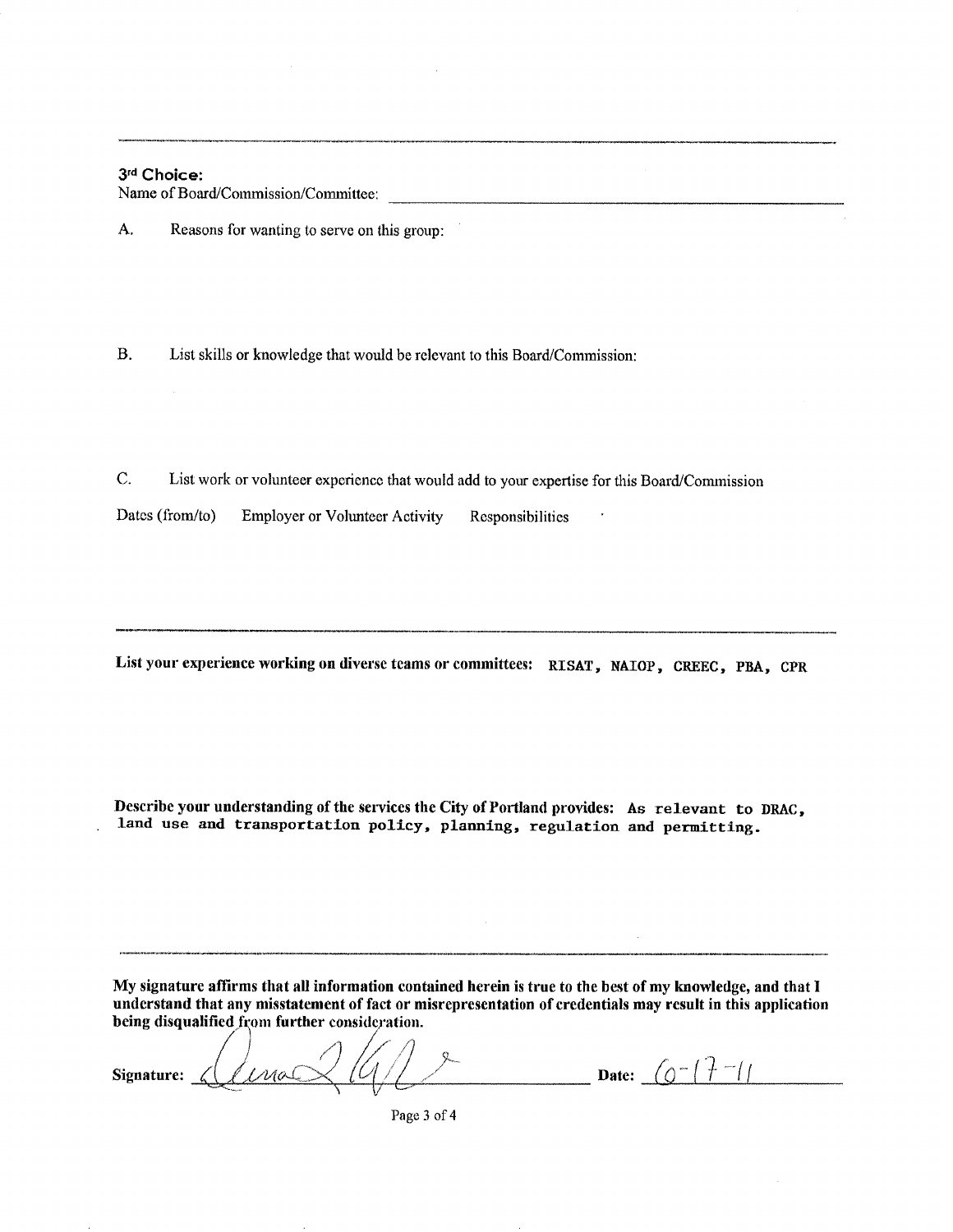Please note this optional information must remain on a separate page from the rest of the application.

# **OPTIONAL INFORMATION**

The City asks that you voluntarily provide the following information. The City will use this information for statistical purposes, such as tracking the geographical diversity of board and commission appointees. By providing this information, you will help us ensure that appointments represent a broad cross-section of the community. You are under no legal obligation to provide this information. State and federal law prohibit the use of this information to discriminate against you. The City will treat this information as confidential to the fullest extent allowed by law.

| Age:        | $\Box$ Under 18                                           | $\sqrt{2}$ 18-64        | $\Box$ 65+   |
|-------------|-----------------------------------------------------------|-------------------------|--------------|
| Race:       | African-American Asian<br>Hispanic <b>Native American</b> |                         | XX Caucasian |
| Gender:     | <b>XX</b> Female                                          | Male                    |              |
| Disability: | XX No                                                     | $\Box$ Yes              |              |
|             |                                                           | If yes, please specify: |              |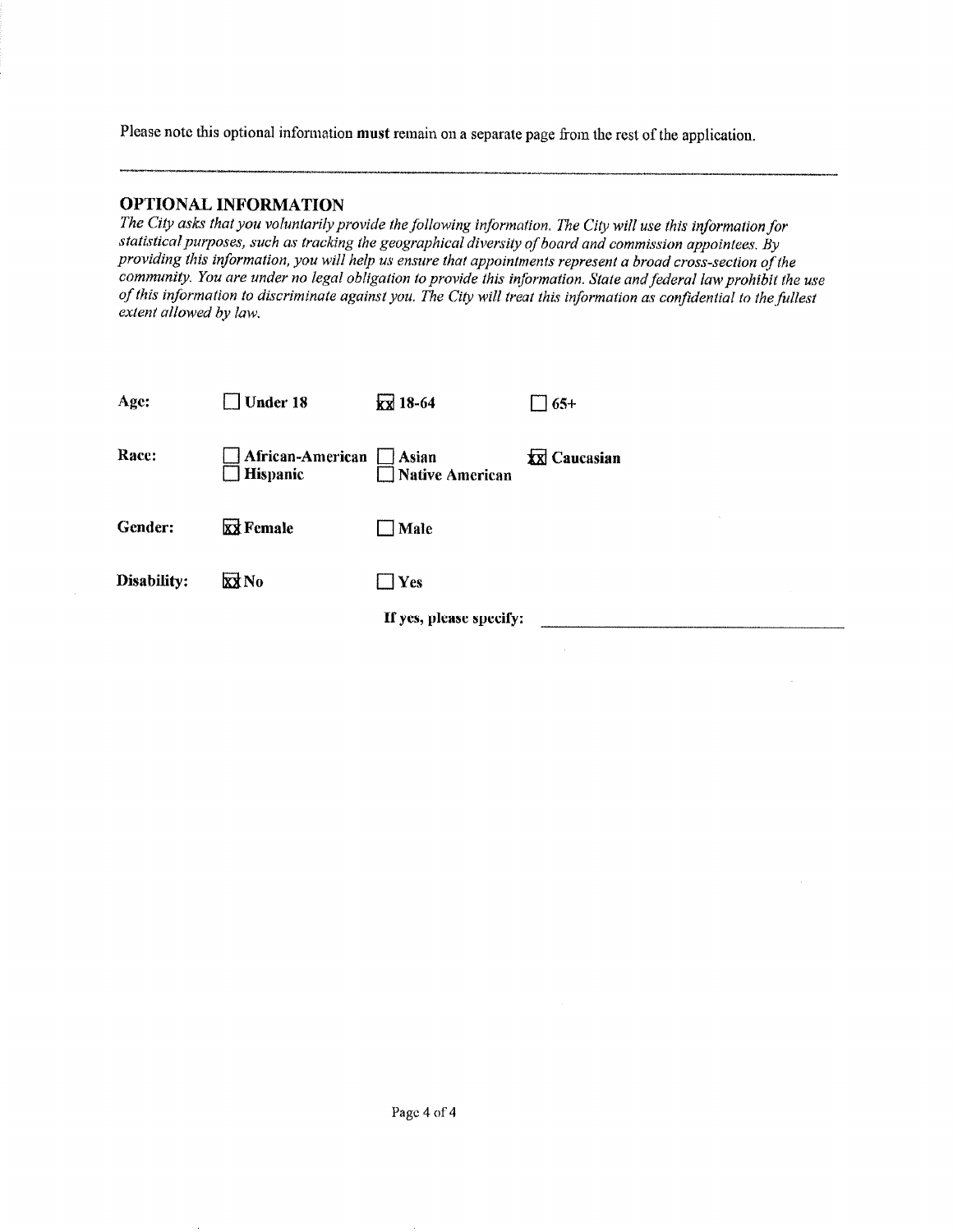# **WDall** 3ænxåK



# Dana L. Krawczuk Partner

101 SW Main Street, Suite 1100 Portland, Oregon 97204 t 503.944.6021 f 503.295.1058 dkrawczuk@balljanik. com

"The path to new development in our region is complex and often controversial. We have the legal skill and political savvy to help clients achieve their goals."

Dana Krawczuk ls Chair of Ball Janik LLP's Land Use practice group, which is consistently recognized by peers as an industry leader according to Chambers USA. Her principal area of practice is land use law. She has represented clients in a number of high-profile land use and annexation cases that have helped shape the law of the region. ln 2010, shewas named an Oregon Super Lawyers "Rising Star" in land use law,

Prior to joining Ball Janik in 2002, Ms. Krawczuk practiced land use and municipal law at another Portland law firm, representing several Oregon cities on land use matters. Whìle in law school, Ms. Krawczuk clerked at the Oregon Land Use Board of Appeals and at the Natural Resources Division of the Oregon Department of Justice, She also performed pro bono work for Earth Justice Legal Defense Fund (formerly the Sierra Club Legal Defense Fund), the Pacífic Environmental Advocacy Center and the Lewis and Clark Law Clinic. She was the first undergraduate at the University of Georgia to receive the muìti-disciplinary Environmental Ethics Certificate.

Ms, Krawczuk has special knowledge in multi-jurisdictional longrange planning efforts, such as Urban Reserve Area designations and Urban Growth Boundary expansions. She has successfully represented residential developers and employment land developers in navigating the complex and often contentious UGB expansion process, Recently, on behalf of a developer client, she provided strategic guidance to the City of Madras for its Urban Reserve Area designations and defeated a challenge to Madras' Urbanization Study at the Oregon Court of Appeals, which also forged new Goal 10 and Goal 14 law. She also successfully expanded the City of Donald's UGB to include a client's property for employment land purposes. Ms. Krawczuk then drafted a new zone tailored to the client's needs, which was

practice areas Land Use Environmental

### education

J.D, and Natural Resources Law Certificate, 1999 Northwestern School of Law of Lewls & Clark College Dean's Fellowship for **Academic** Achievement Pro Bono Honors Award

8,A., cum /aude, Political Science/Classics, 1996 University of Georgia **Environmental Ethics** Certificate

admissions

Oregon Washington

#### honors

Volunteer Award - 2011 Portland Business Alliance Land Use Task Force

#### news

Ball Janik LLP Attorneys Named 2010 Super Lawyers 11/17/2010

What are your law clients asking about these days? 02/05/2010

#### events

2010 Land Use Case Review 12t0912010

Economic Development and Land Use: Goal 9 08/05/2010

lnfrastructure Needs and Financing: lf We Build lt, Will They Gome? 03/05/2010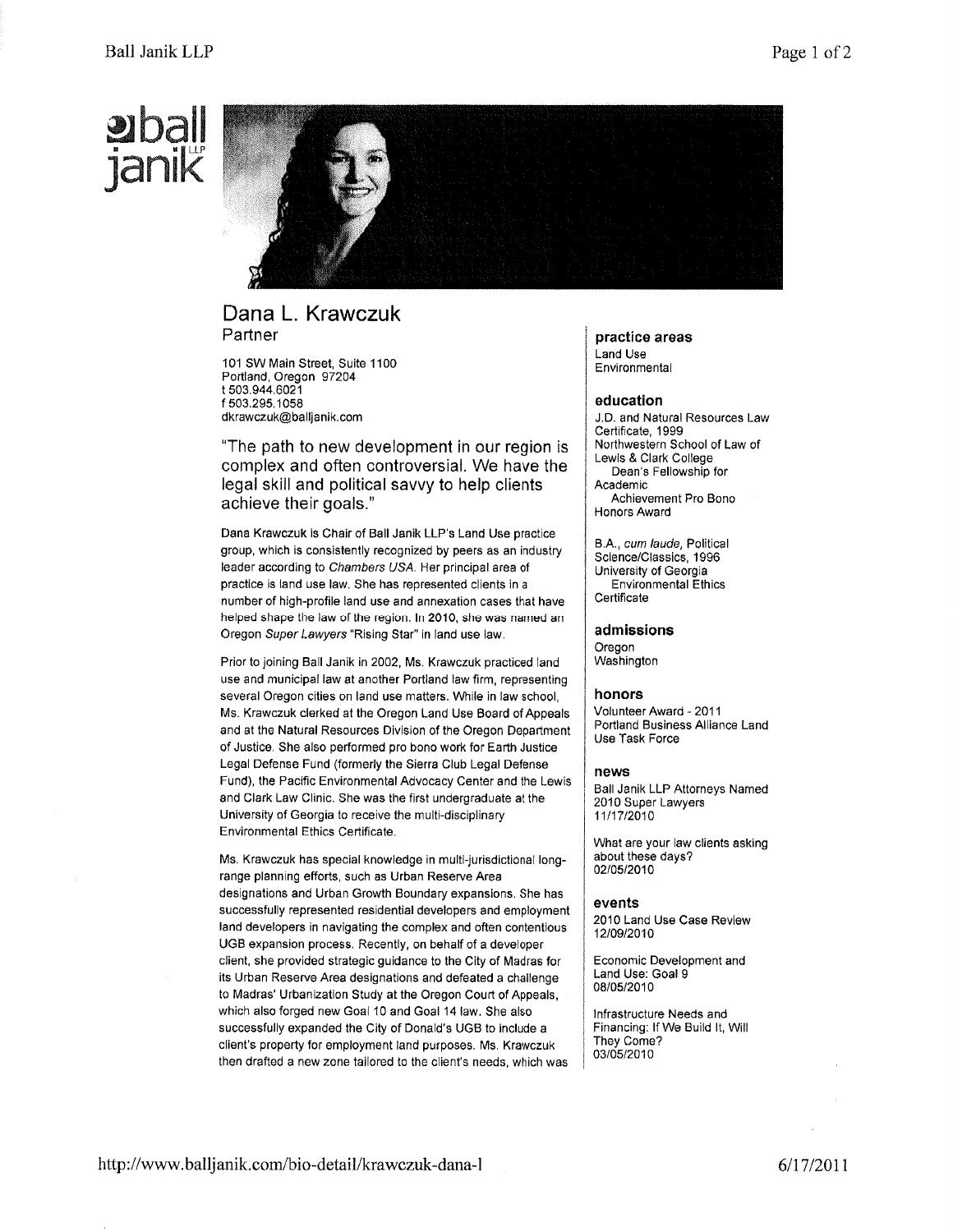adopted by the City of Donald and applied to the property when it was annexed into the City.

The depth and breadth of Ms. Krawczuk's knowledge of urban growth management is enhanced by her experlence implementing UGB expansion decisions. She is currently guiding the Port of Portland through the concept planning process for West Hayden Island. She also represents a client in connection with a mixed-use development of several hundred acres of land in Newport, Oregon. Thls project includes: expanding Newport's UGB; resolving an annexation dispute with the Oregon Department of Transportation; amending the City's zoning map and zoning code so that the unique design and mix of uses would be permitted; obtaining entitlements for a sustaìnable, mixed-use new, urbanism community: and negotiating publicprivate development agreements related to signifìcant infrastructure improvements.

Ms. Krawczuk's experlence in infrastructure planning and financing - a critical component of concept planning and growth management - was recently highlighted in a presentation to the Oregon State Bar's Government Law Section, She has helped implement transportation financing plans by negotiating development agreements between developers and municipalities that include infrastructure construction,

Ms. Krawczuk also represents residential, commercial and lndustrial clients in all phases of land use entitlement processes, including annexation, zoning and comprehensive plan amendments, master plans, tentative and final plat approvals for land divisions, systems development charge credit applications, design revlew, site plan review, nonconforming use expansions and enforcement proceedings.

Ms. Krawczuk serves on the board of the Oregon Chapter of NAIOP - Commercial Real Estate Development Association and is currently Chair of the Public Affairs Committee. In April 2011, she received a Volunteer Award from the Portland Business Alliance for her work on the PBA's Land Use Task Force.

Copyright @ 2011 Ball Janik LLP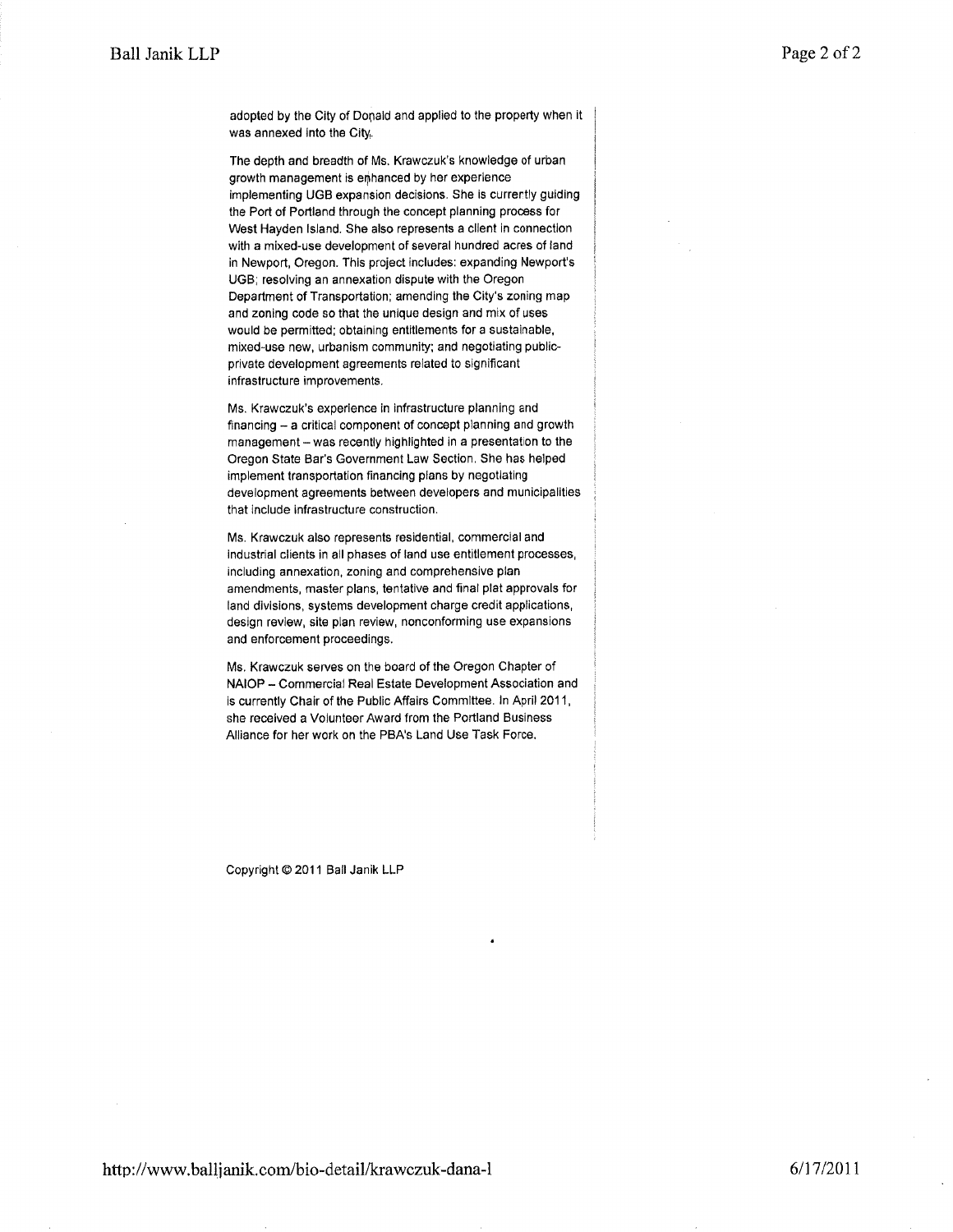# **Interest Form for City Board & Commission Appointments**

The purpose of this form is to obtain information for use in making appointments to City boards, commissions, and committees, and to assist the Mayor in making inquiries concerning the qualifications of applicants for appointment. Please note that information provided in this document is public information, with the exception of the confidential section. (Information in the confidential section will only be disclosed as required by law.) If you have a recently prepared biography or resume, please attach it to this form. Thank you for your interest.

|  | Please return application, <i>resumé</i> and any additional information to:                   |  |
|--|-----------------------------------------------------------------------------------------------|--|
|  | Office of Neighborhood Involvement, 1221 SW 4 <sup>th</sup> Ave, Room 110, Portland, Or 97204 |  |

| David<br>Name:<br>First                                               | Middle Initial                                                         | Humber<br>Last                                                                            |
|-----------------------------------------------------------------------|------------------------------------------------------------------------|-------------------------------------------------------------------------------------------|
|                                                                       | 104 West 9th Street, Suite 207, Vancouver, WA 98660                    |                                                                                           |
| <b>Mailing Address:</b>                                               |                                                                        |                                                                                           |
| Civil Engineer<br>Occupation:                                         |                                                                        |                                                                                           |
| Daytime Phone: 360-750-0399                                           |                                                                        | dave.humber@mghassociates.com<br>Email:                                                   |
| <b>Bio/Resumé Attached?</b>                                           | $\Box$ Yes<br>[X No                                                    |                                                                                           |
|                                                                       |                                                                        | CHECK UP TO THREE (3) GROUPS YOU ARE INTERESTED IN (descriptions are online or enclosed): |
| [] Adjustment Committee                                               | [ ] Housing Authority of Portland                                      | [] Portland Planning Commission                                                           |
| [] Building Code Board of Appeal<br>[] Business License Appeals Board | [] Independent Police Review                                           | [] Portland Utilities Review Board                                                        |
| [] Citizen Campaign Committee                                         | [] Investment Advisory Committee<br>[] Mechanical Code Board of Appeal | [] Private-for-Hire Board of Review<br>[] Purchasing Board of Appeals                     |
| [] Civil Service Board                                                | [] Metro Exposition-Recreation Comm.                                   | [] Regional Arts & Culture Council                                                        |
| [] Design Commission                                                  | [] Mt. Hood Cable Regulatory Comm.                                     | [] Small Business Advisory Council                                                        |
| X Development Review Advisory Bd                                      | [] Noise Review Board                                                  | [ ] Special Inspections Advisory Board                                                    |
| [ ] Elders in Action                                                  | [] Plumbing Code Board of Appeal                                       | [] Structural Engineering Adv. Board                                                      |
| [] Electrical Code Board of Appeals                                   | [] Portland Development Commission                                     | [] Time, Place, Manner Adv. Comm.                                                         |
| [] Fire Code Board of Appeal                                          | [] Portland Historical Landmarks Comm.                                 | [] Towing Board of Review                                                                 |
| [] Golf Advisory Committee                                            | [] Portland/Multnomah Sustainable                                      | [] Urban Forestry Commission                                                              |
| [] Housing & Community Dev. Comm. [] Portland Parks Board             |                                                                        | [] Workforce Investment Board                                                             |

# List education, including degree(s) earned:

BS Civil Engineering, California Polytechnic State University (CAL POLY), San Luis Obispo, CA, 1991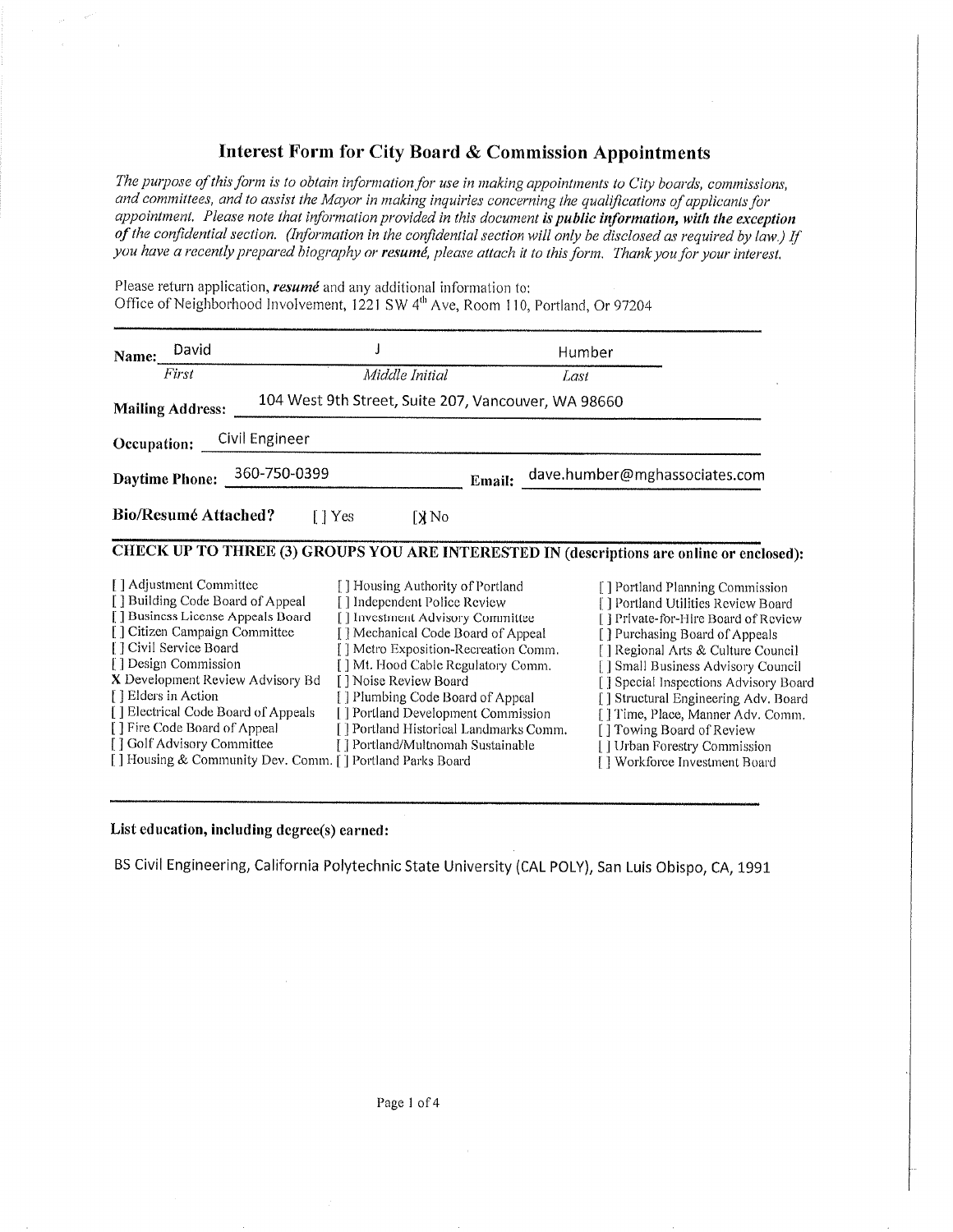### 1st Choice:

Name of Board/Commission/Committee: Design Review Advisory Board

A. Reasons for wanting to serve on this group:

I have spent almost 20 years working in the local design community, with the majority of our projects being in Portland jurisdiction, I have spent these years working with and coordinating with the various city bureaus and staff, and have worked well with them in regard to successfully permittlng these various projects. I would like to continue to be an advocate for successful collaborations between city staff / permittlng / and design community.

B. List skills or knowledge that would be relevant to this Board/Commission:

Currently have 20 years of design / permit experience with City of Portland. Over much of 2010 I participated on the PWP lmprovement Committee, that was tasked by city council to improve the public works permitting process, I am also currently serving on the Clackamas County Design Review (4 year term), and was a member of the City of Portland Stormwater Advisory group. I am currently a registered professional engineer (OR, WA, CA), and a LEED Accredited Professional,

C. List work or volunteer experience that would add to your expertise for this Board/Commission

| Dates (from/to)   | <b>Employer or Volunteer Activity</b> | Responsibilities |
|-------------------|---------------------------------------|------------------|
| 10/09 to present  | <b>PWP Improvement Committee</b>      | Participant      |
| 3/08 to present   | Clackamas Cnty Design Review Cte.     | Co-Chair         |
| $1/00$ to present | <b>MGH Associates</b>                 | Business owner   |
|                   |                                       |                  |

## 2nd Choice:

Name of Board/Commission/Committee:

- A. Reasons for wanting to serve on this group:
- B. List skills or knowledge that would be relevant to this Board/Commission:
- C. List work or volunteer experience that would add to your expertise for this Board/Commission:

| Dates (from/to) | Employer or Volunteer Activity | Responsibilities |
|-----------------|--------------------------------|------------------|
|                 |                                |                  |
|                 |                                |                  |
|                 |                                |                  |
|                 |                                |                  |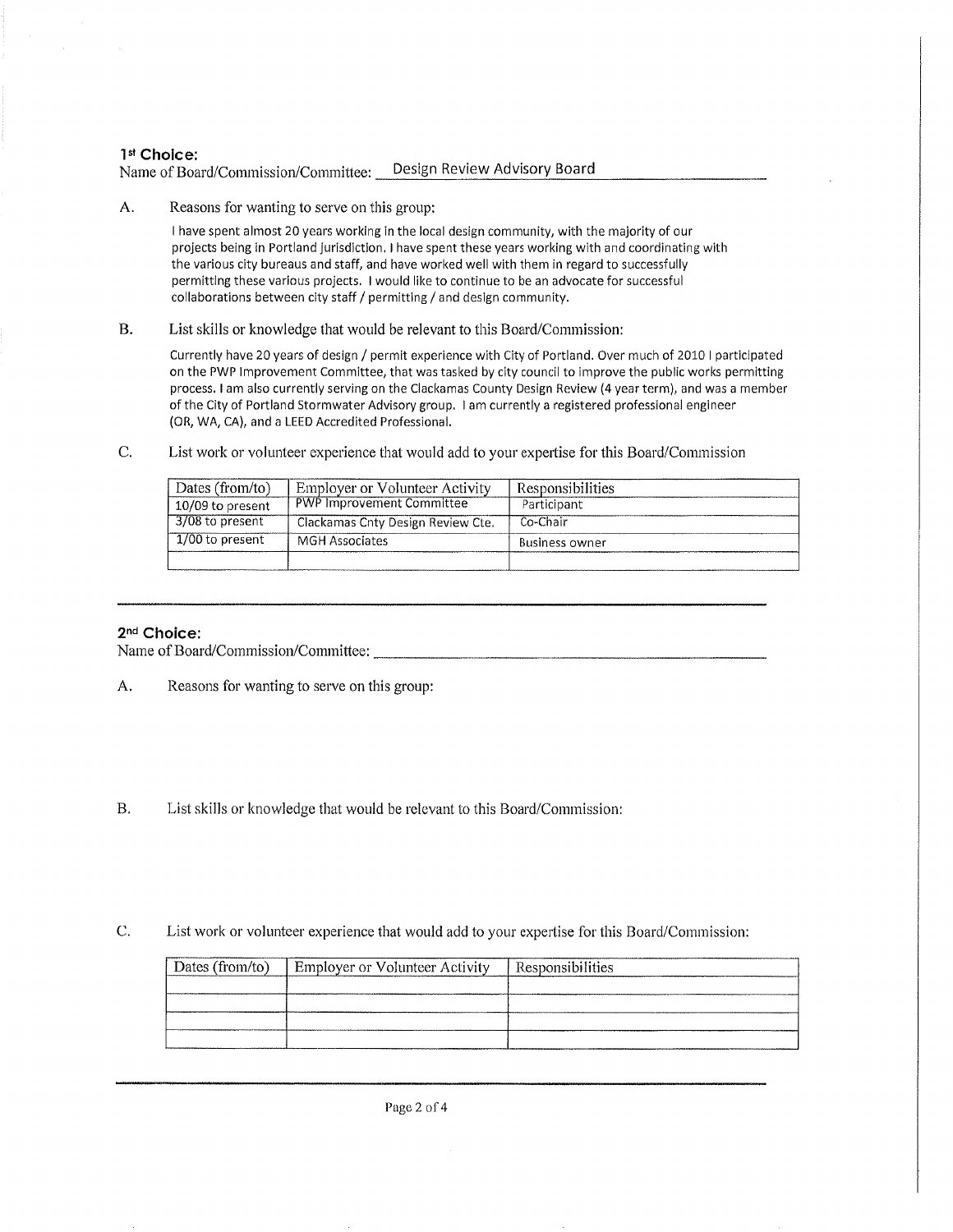#### 3rd Choice:

Name of Board/Commission/Committee:

- A. Reasons for wanting to serve on this group:
- **B.** List skills or knowledge that would be relevant to this Board/Commission:
- $\overline{4}$
- C. List work or volunteer experience that would add to your expertise for this Board/Commission

| Dates (from/to) | Employer or Volunteer Activity | Responsibilities |
|-----------------|--------------------------------|------------------|
|                 |                                |                  |
|                 |                                |                  |
|                 |                                |                  |
|                 |                                |                  |

#### List your experience working on diverse teams or committees:

مدحر

As a civil engineer working within the architectural/developer/contractor community, we are constantly a part of a diverse team of professionals and expertise that is required to entitle, design, permit, and build a project. I have done this for 20 years locally, with the last 10 years being spent completing this work as a business owner, responsible for being an owners advocate and working with the various city bureau's to secure necessary building permits. I believe this is done best as a collaborative effort between all parties.

#### Describe your understanding of the services the City of Portland provides:

The City of Portland is tasked with administering both land development code/regulations, and all requisite building codes to ensure proposed development is aligned with city visions and is safe for public occupancy. This process should be undertaken in a collaborative manner to ensure that these goals are met in the most efficient and accurate manner possible.

My signature affirms that all information contained herein is true to the best of my knowledge, and that I understand that any misstatement of fact or misrepresentation of credentials may result in this application being disqualified from further consideration.

| ________<br>$\sim$                          | <b>CONTRACTOR CONTRACTOR IN THE CONTRACTOR</b><br>na ang mga magaalan | Date  | 2.21.201'   |  |
|---------------------------------------------|-----------------------------------------------------------------------|-------|-------------|--|
| Total and a strategist state of the<br>Name | Davie J. Humber, PE, LEED AP                                          | Date. | 21.Feb.2011 |  |

Page 3 of 4